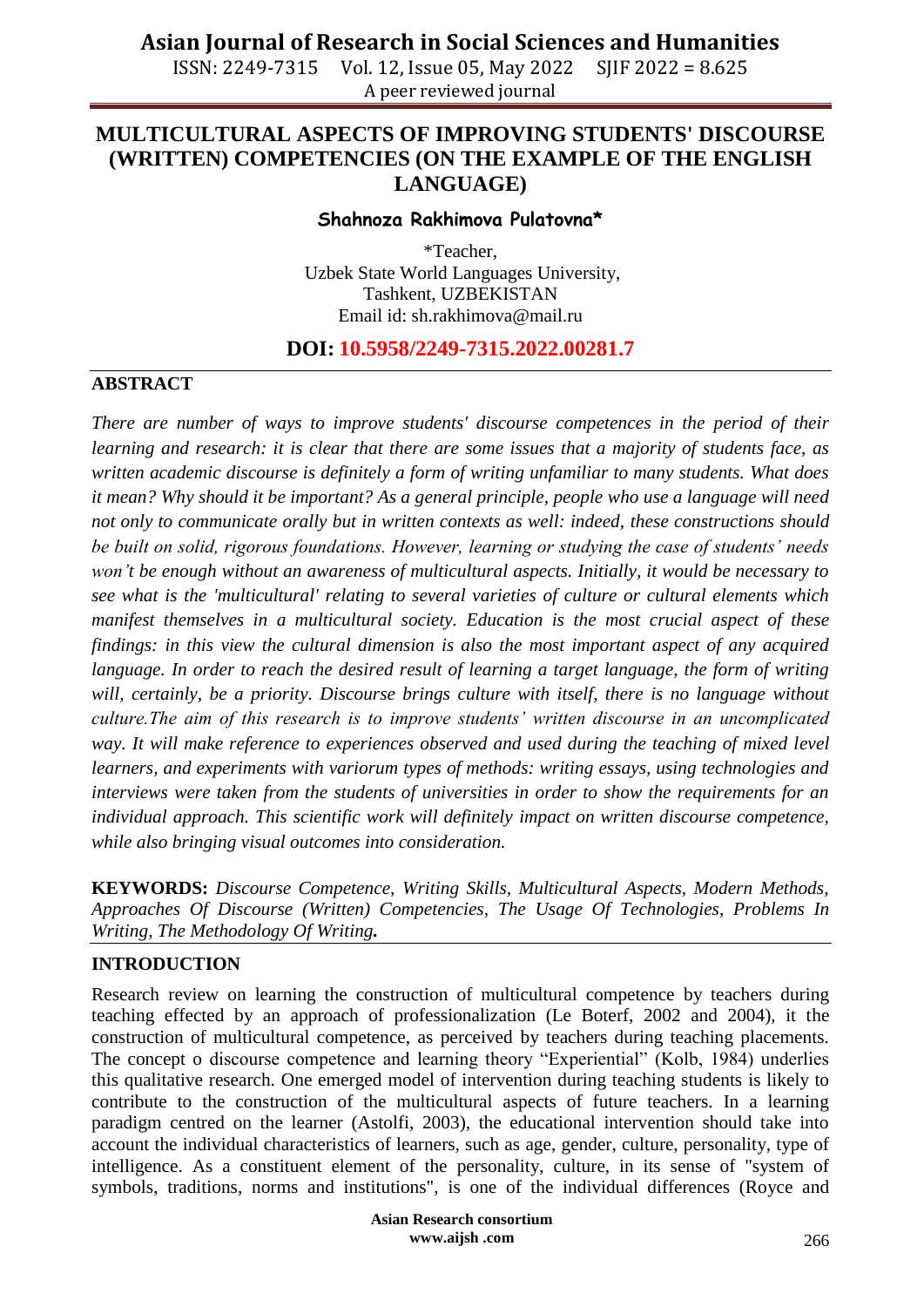ISSN: 2249-7315 Vol. 12, Issue 05, May 2022 SJIF 2022 = 8.625 A peer reviewed journal

Powell, 1983, 62, translation). Several studies have pointed out that culture determines how we learn (Kennedy, 2002; Ramburut hand McCormick, 2001). Education policymakers have included it as a differentiating factor between students, among the aspects to be considered when practicing the teaching profession (Ministèredel' Éducation du Québec, 2001; Ontario College of Teachers, 1999). Viewed from a perspective of social criticism, the treatment of ethno cultural differences in the education system is at the heart of research in multicultural education. Tinged of inherent ideological biases and social demands, the problem of discourse competence reveals its significance in the context of the increasing diversification of the Contemporary Canadian Society (Statistics Canada, 2003). Research in multicultural education has examined, among other things, how future teachers are prepared to work in multi-ethnic environments. The legitimacy of this training, the contents of the learning and their stability, the pedagogical methods used, the curricular analysis of programs representations of key stakeholders on ethno cultural diversity, and their impact on teaching and learning are topics of interest. Yet few studies deal with the contribution of professional teaching to the multicultural training of future teachers. Sometimes evaluative, when they aim to report on the level of satisfaction of related trainees with their learning. Sometimes exploratory, when looking at learning pathways(Moldoveanu, 2006) or conceptions of the multicultural skills of trainees (Mukamurera, Lacourse and Lambert, 2006), research on multicultural training in teaching internships most often adopt a self-perception approach through cases as a discourse competence. These studies highlight that improving discourse (written) competence in multi-ethnic environments lead to an awareness of future teachers to the differences and the means that a teacher could deploy to adapt his/her educational approach to the diversity of his/her class group (Cook and Van Cleaf, 2000; Duarte and Reed, 2004; Gremion, 2006; Luft, Bragg & Peters, 1999; Ogay, 2006; Santoroand Allard, 2005). Aspects of teaching activity are rarely addressed (Cook and Van Cleaf, 2000), relations with the community and parents; Mujawamariya and Moldoveanu, 2006 - multi-ethnic classroom management).In this research landscape, the problematic of the ways in which trainees learn to adapt their educational approach to ethno cultural differences seems to be very little addressed so far.

Through this study, we mainly aim to examine and formalize the process of building the multicultural aspects of discourse competence of future teachers in the context of teaching internships; it also looks at the factors which influence it. How do student-masters perceive their learning path of a pedagogical approach, sensitive to multicultural differences? What are the factors influencing the construction of multicultural competence of future teachers during teaching placements? What learning models future participating teachers would prefer? Here are the main questions to which this article will propose answers, in observing the following four steps: as a first step, we will specify the theoretical frame work underlying. Second, we will describe the research methodology used. The presentation of the results and interpretation in the light of the theoretical framework chosen will be followed by conclusions, which will also suggest avenues for future research. This research took place in Uzbekistan. The program followed by the participants lasts four-academic year. In order to be eligible, candidates must hold a first degree in university cycle. Structured in two terms, the program includes theoretical courses on learning, on the education system and didactics courses of different subjects offered totwo terms and two teaching placements of four weeks each (in the fall and spring),carried out under the supervision of an associate teacher and an internship supervisor attached to the faculty education.

This study is based on two fundamental concepts: the discourse competence of a student and the construction of professional competence. It will be explained in the following competence, each of these concepts. The multicultural aspects of improving students' discourse competence. Our research is part of a perspective of professionalization of a teacher from the outset regulated around the concept of professional competence (Paranoid, 2004, Jonnaert, 2002; Mellouki and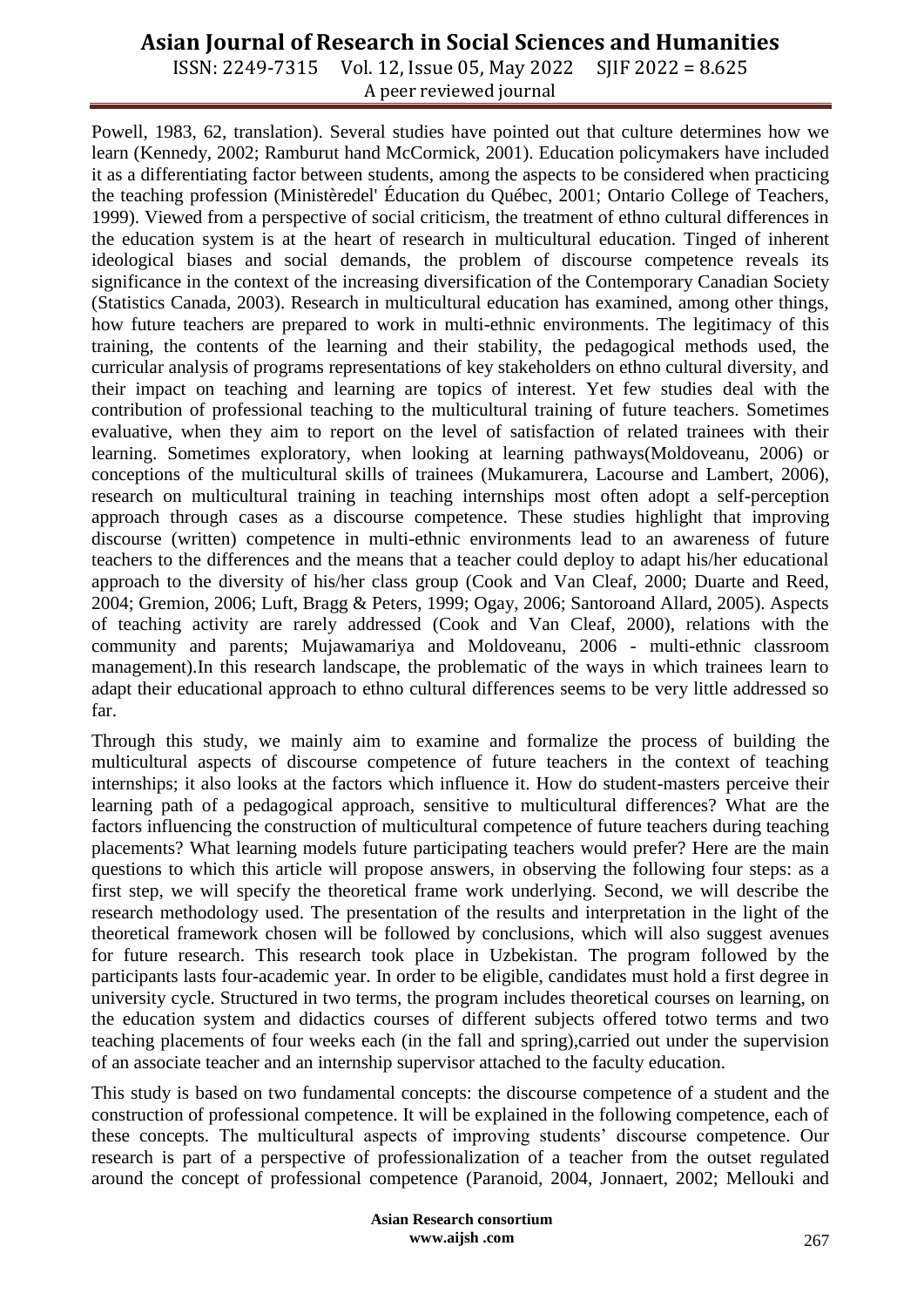ISSN: 2249-7315 Vol. 12, Issue 05, May 2022 SJIF 2022 = 8.625 A peer reviewed journal

Gauthier, 2005). The available resources axis would refer to both the personal resources of the professional (skills, qualifications, knowledge) and the resources of environment. Ultimately, the axis of reflection exhibit would introduce the necessary distancing for the professional tutors to understand the actions why and how, after that he can self-regulate his responses to unexpectedness. When it comes to challenging the multicultural aspects of discourse competence of students, research rarely deals with all aspects mentioned above. For example, Bennett [1999] puts at the centre of his model communication, Toussaint and Fortier [2002] deal exclusively with the knowledge of the teacher, while Ghosh [1991] refers to attitudes, values and knowledge. For Coelho [1998] offers a practical guide for teachers called upon to act for teachers called upon to work inmulti-ethnic environment, which is however limited to know-how. Nieto [1992] and Sleeter [1992] touch, from a point of view of social criticism, to dimensions related to know-how and relations with communities. Banks' model [1989] considers the three axes of professional competence and includes: aspects related to contextualized action (choice and use of didactic materials, educational approaches, inclusive activities adapted to the characteristics of the group), with personal resources (specific knowledge, positive attitudes, positive representations),with the resources of the environment (relations with parents) as well as with the capacities reflected exudes and teacher adjustment. On the basis of these considerations, we propose of this research, a model of the multicultural aspects of discourse competence including:

A. teacher's personal resources: positive attitudes [respect, appreciation of ethno cultural differences] and theoretical knowledge of the ethnic groups represented in the classroom;

B. community resources: an explicit policy framework related to diversity management in the federal, provincial, school board, university, implicit policies of the school, realities of the environment;

C. know-how: using inclusive strategies for teaching, classroom management, relations with parents;

D. reflectivity: the ability to critically examine ones own designs and adjust.

Federal policies in place and standards that govern the teaching profession at the (Ontario College of Teachers, 1999 and Ministry of Education)of Quebec, 2001, to limit ourselves to the examples of these two provinces explain the expectations of the system in relation to the multicultural aspects of discourse competence of teachers. The dimensions mentioned are found there (Moldoveanu, 2005). Curricula of initial training programs of teachers offered at several Ontario universities; however, do not seem to reserve this problem is addressed (Moldoveanu, 2005; Moldoveanu and Mujawamariya, 2007). In terms of the university where the participants in this research were training, the evaluation grid of internships made no reference to competency-related multicultural aspects.

The construction theory of professional competence of experiential learning of Kolb (1984) is at the foundation of construction of professional skills (Le Boterf, 2002). The learning process would consist of four stages (Kolb, 1984).

The first, concrete experience is to live oneself an authentic situation that stimulates reflection, thus enabling to move to the stage of observation reflected on discourse competence.

This second step consists of observing elements of the lived experience and reflecting on their significance. As a result of the reflection has begun, abstractions can be formulated which integrate the different observations and reflections, during the stage of abstract conceptualization.

The third stage of active experimentation ultimately makes it possible to submit concepts and generalizations to the reality test.

This fourth model, having proven itself in andragogy, is also suitable for training analysis

**Asian Research consortium www.aijsh .com**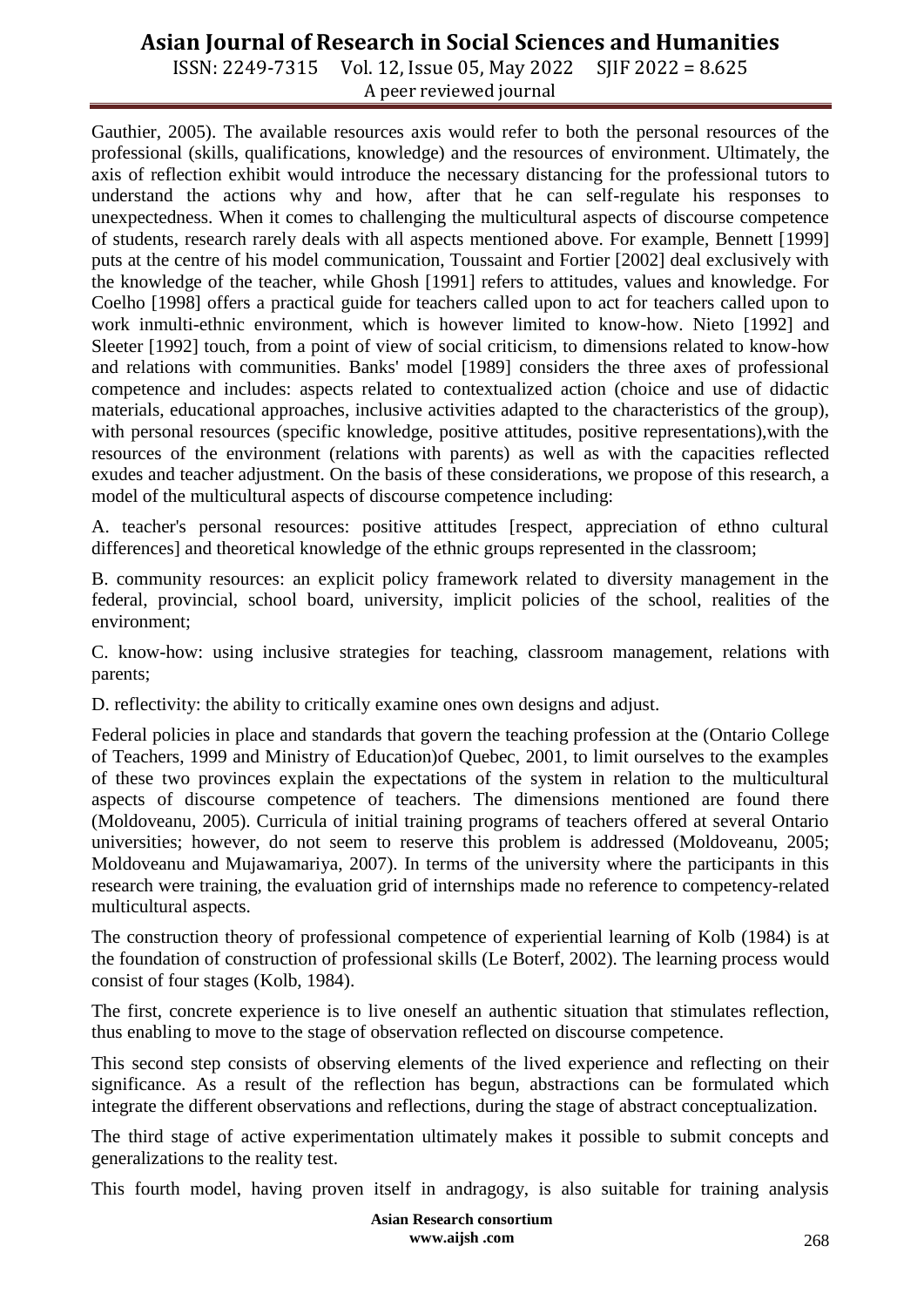ISSN: 2249-7315 Vol. 12, Issue 05, May 2022 SJIF 2022 = 8.625 A peer reviewed journal

professionalization, such as teaching placements in the initial training programmes of the masters (Hemingway, 2003; Holborn, 2003; Le Boterf, 2002 and 2004). After identifying the conceptual of our research, the time has come to describe the methodology followed.

### **RESEARCH METHODOLOGY**

This study followed the data collection and analysis methodology proposed by me. About 20students participated in my experimental work in Samarkand and Bukhara universities. Students have agreed to participate in my research, on a voluntary basis: Shakhlo (female, in her nineteen's, Samarkand, elementary level of education); Zubayda (female, in her twenties, Bukhara region, elementary level of education); …. Etc. Each participant hasfollowed two writing placements in Uzbekistan schools. In order to preserve the anonymity of participants, all the names used are fictitious. Each respondent participated in two semi-structured interviews, spread over the two internships of learning. The first interview took place before the start of the first internship and aimed to explore the personal experience of the participants in relation to multi-ethnicity (friends, work, travel),formal training received in connection with multicultural education, views about importance and the definition of multicultural education and the multicultural competence of the teacher, role of the teacher in a multi-ethnic environment and in an environment perceived as homogeneous, expectations of multiculturalism training during teaching placements. The last interview (exam), organized after the end of the teacher education programme, targeted educationrelated concepts multicultural and multicultural aspects of discourse competence as well as the assessment of learning carried out during the internships and the ways in which each one has carried out these learnings. Two more interviews were carried out during the two teaching courses, during which the participants were invited to describe their experiences with discourse competence related to multicultural education (situations perceived as (means, interventions of associate teachers or supervisors of internships).

In a first step, I analysed each case, and then carried out a comparative analysis according to the categories that have arisen from it. The content analysis method with a mixed reading and writing grid was used for the analysis of each case. Portraits individual have been carried out and routed to participants for validation. Without giving an account of all the results, this text deals specifically with the ways in which participants have built their multicultural aspects of discourse competence during the teaching courses. The next section will present the results and propose interpretations based on the terms of reference underlying.

### **DISCUSSION**

Perceived learning discourse competences seem to have significantly influenced the dimensions of competence multicultural related to personal resources as well as reflective capacities. On the other hand the dimension of know-how is perceived as poorly developed as a result of training professionalizing, while the dimension related to the resources of the environment is almost absent.

Only one participant [Zubayda] said that the learning placements did not contribute to the development of its critical examination capabilities. The others believe that the experiences of written discourses have sensitized, to varying degrees, the existence of prejudices in the high school environment and their own limitations and apprehensions, to the need to refocus to meet the needs of students and immigrants in turn to the training needs of teachers: "I have seen this in some schools: some teachers think that if a student has problems, it is because he is a stranger. We catalogue it right away; we do not have the patience to know it and especially to bring it to learn. If the teacher has prejudices, he will create barriers. What can he do in a classroom whose children he thinks suck? If we catalogue like that, it's because we don't do the efforts to get our students to learn. (Another teacher). Dilnoza admits her limitations, discovered during teaching internships:

> **Asian Research consortium www.aijsh .com**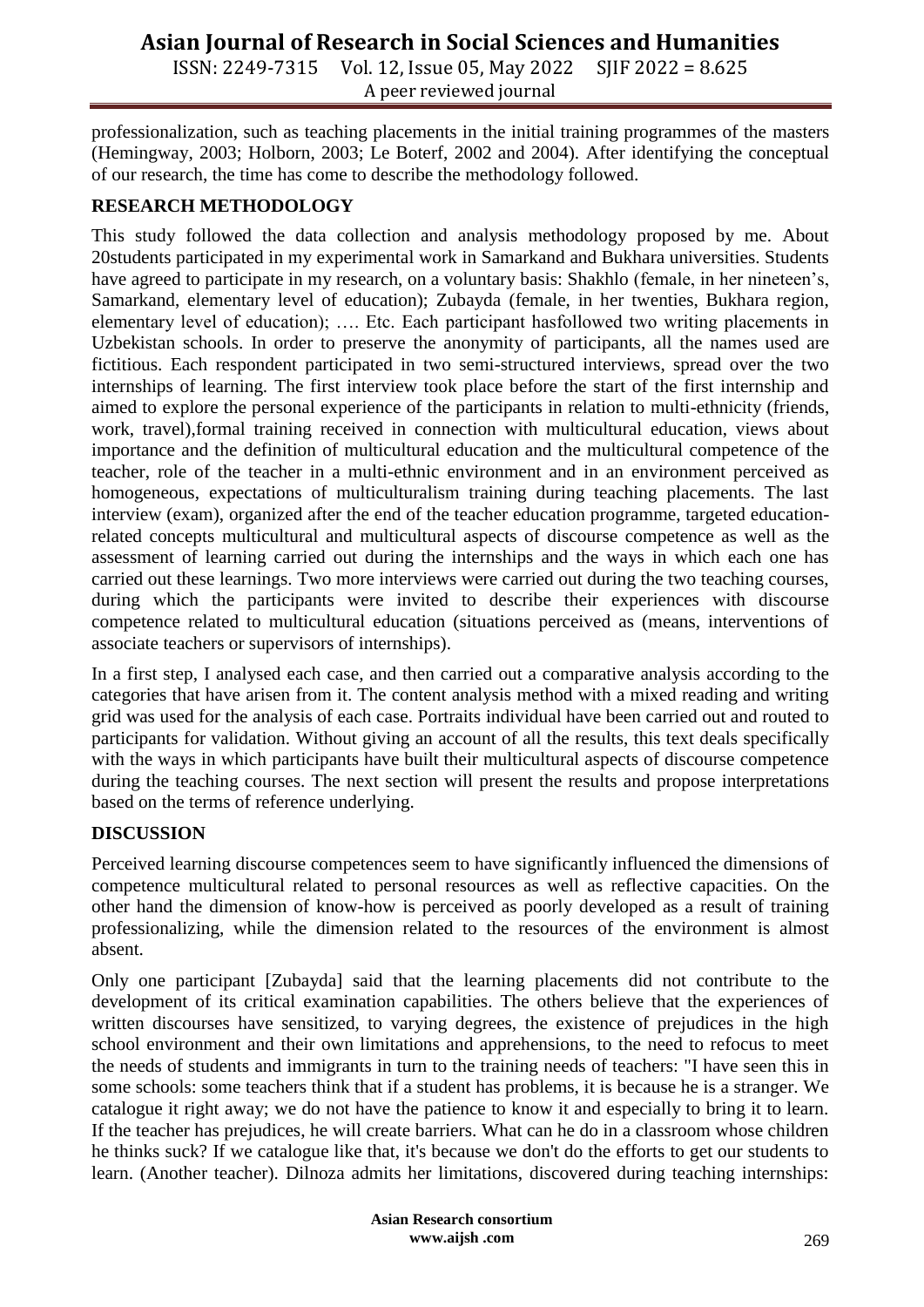ISSN: 2249-7315 Vol. 12, Issue 05, May 2022 SJIF 2022 = 8.625 A peer reviewed journal

"Multi-ethnicity is a great challenge. I have to recondition myself. I was surprised to find that I had some apprehensions, for example, when I had a student. Muslim, I was less inclined to talk to him. » These results are also consistent with the findings of empirical research on teaching placements. Indeed, the learnings mentioned by the participants in our study have relates mainly to personal resources (attitudes, knowledge and reflection) and less to know how to act. From another perspective, and without worrying about cultural differences, Boudreau [2001] undertook a case study that illustrates how it is possible for an intern to develope the ability to adapt one's teaching approach to the characteristics of class groups supported. At the same time to improve students' discourse competence within multicultural aspects. The indices used by the researcher to support these displays are capacity, "differentiate between a teaching routine and student learning" and skill to "seek the youth" [Boudreau, 2001, p. 79]. These two skills refer to the principles of differentiated pedagogy, in which we have inscribed multicultural education. It follows that internship learning in connection with the differentiation of the educational approach can be realized under certain favourable conditions, including the type of support provided by teachers associates and personal characteristics of the intern. Thus, the accompaniment of which the trainee at the Boudreau's centre ofetude [2001] benefited during his internship and focused on the development of the said skills. On the contrary, Gervais and Desrosiers [2005] do not deal in depth with either the characteristics personal of the participants, nor of the accompanying approach of the associate teachers in connection with the competence to adapt the intervention to the characteristics of the students. In order to corroborate these remarks on the type of support received during the internship and experiment, the next subsection will deal with the context specific learning to each of the participants.

In our view, the fact that most trainees report "awareness" or "taking awareness" about know-how, not concrete learning. Josie remains the only participant who spoke about the "coaching" of the associate teacher during her first internship in a multi-ethnic environment. The trainee perceived more rigor in the formative intervention provided during the experiment in question. The perception of his internship learning makes it moreover proof, Josie being also the only one to have directly linked the supervision of the teacher associate and internship apprenticeship, i.e. the training of work teams. Interaction with parents and exchanges with other teachers working in the trainee's host school are also among the factors of influence. In the Sherzod's case, the interaction with the parents seems to have fuelled his reflection around some cultural content, without, however, significantly influencing its learning. Alisher, in on the other hand, drew profit, from the pedagogical point of view, from his interactions with the parents, and tried to conceptualize his observations. For her part, Zubayda highlighted the contribution that others have made.

Members of the high school team could have to train trainees. Several external conditions have not significantly influenced the learning of students and Interns. These are the supervision of the internship supervisor, the subject taught and the level of teaching, factors that were not mentioned by the student-masters followed. Supervisors of internships were perceived as "arbitrators" or "administrators" whose role was limited to doing the administrative link between the university and the internship environment and to intervene to resolve any difficult situations. No internship supervisor appears to have contributed to the construction of the multicultural competence of the participants in our research. This conclusion supports the fact that aspects related to multicultural competence were not taken into account in evaluation. The subject matter taught and the level of education, although the participants did not mention the mamong the factors which influenced the construction of their multicultural competence, acted in several cases as reflection triggers. For example, Sherzod reflected on the choice of texts Noam wondered about the exploitation of works of art fordoing multicultural education, while Alisher has profit of his course hospitality and tourism to introduce students to certain cultural aspects.

After examining how the different factors intervene throughout the process of construction of

**Asian Research consortium www.aijsh .com**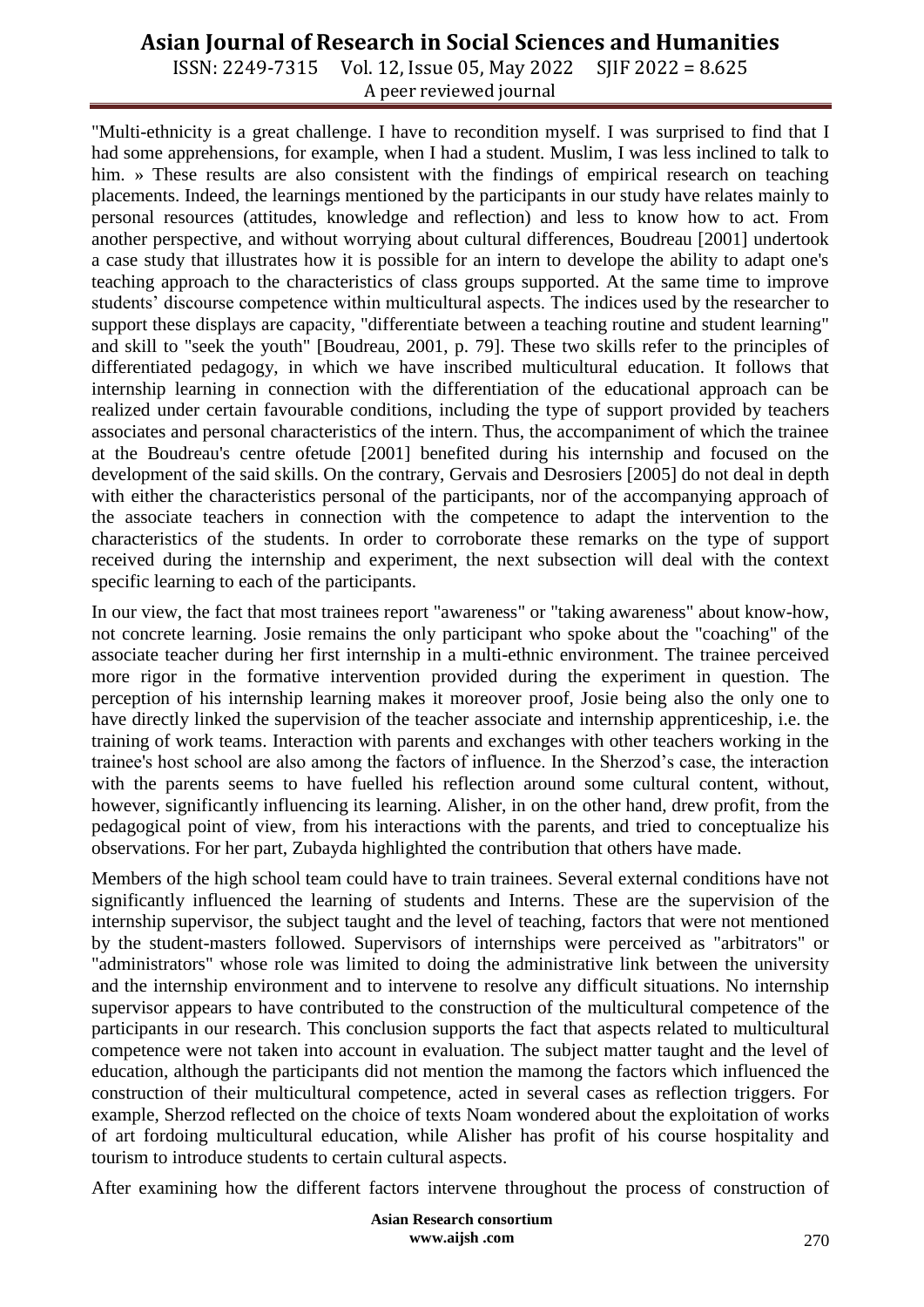ISSN: 2249-7315 Vol. 12, Issue 05, May 2022 SJIF 2022 = 8.625 A peer reviewed journal

multicultural competence, it is timely to examine the process itself. It's precisely the objective of the next section. The construction of multicultural competence during vocational training, an unfinished experiential learning journey? Recall that, according to Kolb (1984), learning is done in four stages, namely:

- a) Experience concrete;
- (b) The reflected observation;
- (c) Abstract conceptualization and
- (d) Active experimentation.

All participants, with the exception of Shakhlo, had the chance to do at least one internship teaching in a multi-ethnic environment. Teaching multi-ethnic classroom groups would be concrete experience, in the words of Kolb (1984). In addition, all participants displayed have reflected on the experiences acted during the experiment. Two interns confessed that participation in the research triggered and guided their reflection. The fact that the intervention of associate teachers and internship supervisors who accompanied the student-masters did not touch that very rarely to aspects related to multicultural education encourages us to believe that this is also the case for the other participants, although they were not aware of it.

The reflected observation therefore remained at the discretion of the trainees, not stimulated or oriented by the speakers who are supposed to guide them in their learning. Non-systematic supervision in connection with multicultural education conveys representation multicultural education as a secondary aspect. However, a dissonance appears between the representations of the participants in the subject of multicultural education and this representation implicitly conveyed in environments where the nine student-teachers have completed their practical training. At the end of their internship experiences, participants rejected this representation of multicultural education as problematic marginal for education. They all expressed the opinion that, on the contrary, education multicultural should be of greater concern to education stakeholders. This allows us to conclude that abstract conceptualization was also carried out at the discretion of the trainees, and that sometimes the results of the conceptualization process go against the representations conveyed by the speakers. Finally, few participants claimed to have had the chance to learn or to put to the work of the know-how during the two courses. We can therefore draw the conclusion.

#### **RESULTS**

The stage of active experimentation is almost absent from the training of trainees in connection with the multicultural competence. This reading of the experiential learning perspective sheds additional light on the process of building the multicultural competence experienced by the nine participants in our research. First, this line of interpretation explains the types of learning perceived as accomplished by the student-masters followed. Learning related to attitudes, capacity critical examination and theoretical knowledge (especially of cultural practices), registered by most of the participants, seem to have resulted from abstract conceptualization, a step taken by trainees even in the absence of the accompaniment of associate teachers or supervisors internship. Participation in research appears to have contributed to these learnings, to the extent that where the participants agreed to undertake an observation and reflection process guided by interview questions. On the contrary, learning related to know-how required active experimentation in the classroom. As multicultural education did not constitute an aspect taken into consideration during the vast majority of internships, it is not surprising that trainees were unable to take this step. A second point concerns the gap, which may seem paradoxical, between the representations of education. Multicultural as a marginal aspect, apparently conveyed in internship environments,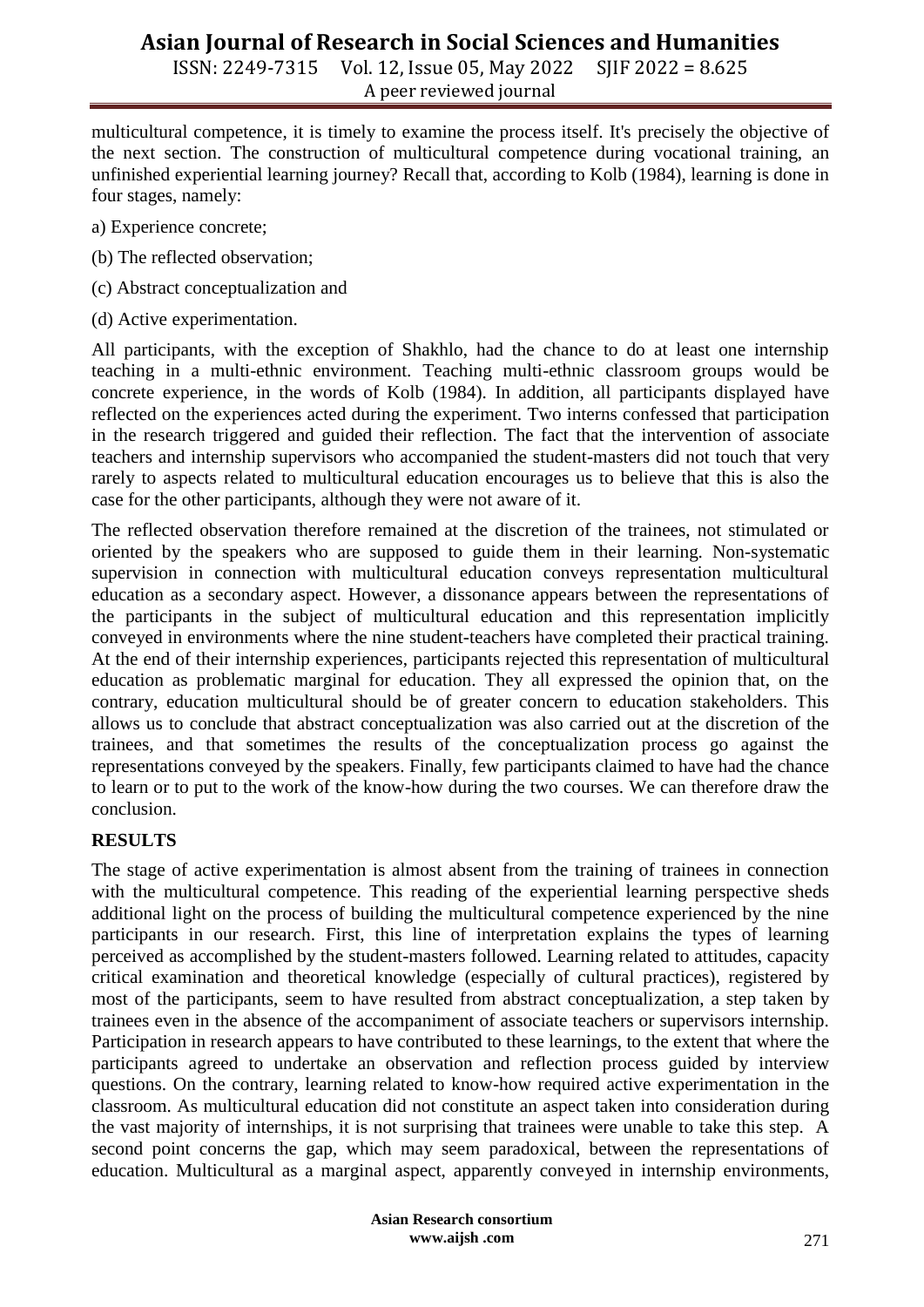ISSN: 2249-7315 Vol. 12, Issue 05, May 2022 SJIF 2022 = 8.625 A peer reviewed journal

according to the perception of the participants, and the representation of the trainees who, at the end of their training, have reaffirmed the importance and relevance of multicultural education. We put this situation on the account of the lack of accompaniment during the stages of reflection observation and abstract conceptualization. Left to their own devices, the trainees interpreted the situations that resulted in caught their attention according to their own conceptions and arrived at coherent representations with the latter. If the training received in connection with the construction of multicultural competence an be interpreted as an unfinished experiential learning journey, let's see in the following which model of professional training would favour the participants in this research.

Towards a professional training model that promotes construction the multicultural competence of student-masters during the assessment interview, organized with each of the participants at the end of their training professionalizing, they suggested possible improvements to the supervision received during the internships. We have grouped and interpreted these suggestions in relation to the stages of learning experiential according to Kolb [1984]:

a) Organize internships so that each student completes at least one internship in the community.

Ethnic. This statement highlights the need for students to have the possibility of practical experience of teaching to multi-ethnic group-classes. According to our interpretation, concrete experience would promote the development of resources personal of the multicultural competence of the future teacher. Indeed, we have showed that participants all took for granted positive attitudes and some theoretical knowledge, especially related to cultural practices. However, constraints administrative and logistical placements make the choice difficult to control of the host environment by the faculty.

a) Include aspects related to multicultural competence in the internships would offer trainees the opportunity to go through the stages of reflection observation, abstract conceptualization and active experimentation during their training professionalizing.

As shown above, participation in this research has stimulated the reflected observation, which probably would not have occurred otherwise. The results of research on internship training related to other teacher skills [Boutet, 2002; Gervais and Correa Molina, 2005; Gossel in, 2005; Portelance, 2006] lead us to believe where as the reflected observation is triggered by discussions with associate teachers, either in order to prepare a lesson, or to exchange after a teaching activity. Those research shows that this is an approach that contributes significantly to development the skills of the future teacher. In terms of participants in our research, this stage was experienced in a solitary and unguided way, which may give rise to hasty generalizations in the abstract conceptualization phase. Finally, the student-masters interviewees suggested that the internships give them the chance to put some of the inclusive strategies, which is equivalent to expressing the need to go through the experimental stage active.

c) Train associate teachers and internship supervisors to supervise the construction of the multicultural competence of trainees. Associate Teacher and Practicum Supervisor should guide the trainee during the reflection observation, abstract conceptualization and active experimentation. Reflected observation would contribute to the development of reflection and understanding of the resources of the environment. Conceptualization abstract, for its part, would lead to the awareness of know-how related to competence multicultural. Finally, active experimentation would test the principles and policies from the previous step.

### **CONCLUSION**

This study proposed a formalization of the process of building multicultural aspects of discourse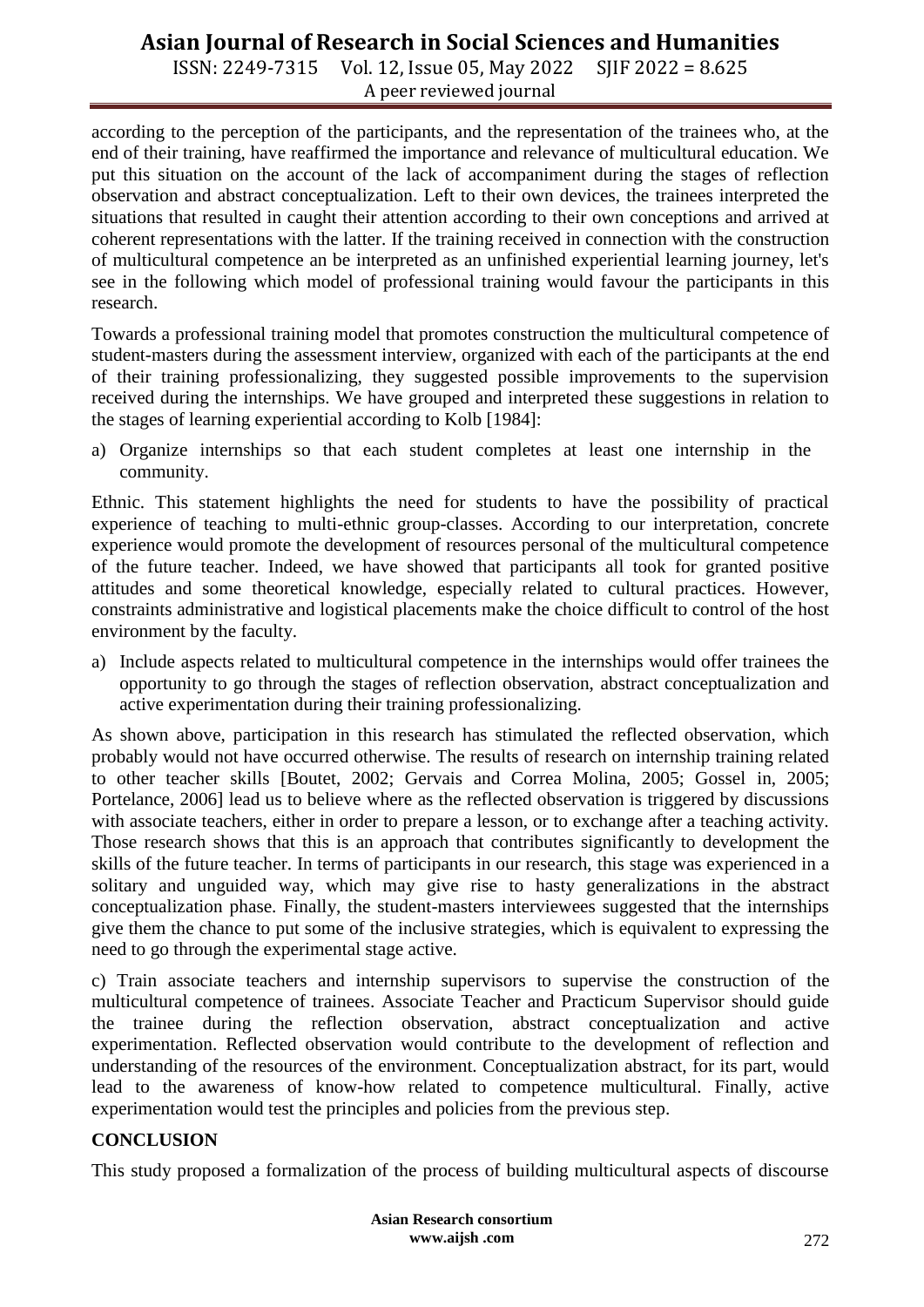ISSN: 2249-7315 Vol. 12, Issue 05, May 2022 SJIF 2022 = 8.625 A peer reviewed journal

competence of the teacher and students mostly, as perceived by student-masters during professional internships. Analysis of results identified the learnings achieved and the factors which influenced them. Interpreted from the perspective of experiential learning (Kolb, 1984), the journeys of the nine participants are proving to be incomplete, mainly because of the lack of specific framework. A model supervision during teaching courses inspired by the theory of experiential learning emerged from this research. According to the participants, these suggestions would lead to the construction of the multicultural competence of future teachers, a professional dimension considered like important in the current Canadian and global context. Conducted with a small number of participants and taking into consideration only the point of view of the studentmasters, this study will not be able to claim the generalization of its conclusions. Future descriptive research may inform the proposed model for the construction of the multicultural competence of the teacher by using a larger number of participants and by adding categories that appeared to be significant but did not count towards our frame of reference (e.g. the identity status of trainees). The perceptions of associate teachers and practicum supervisors should also be considered. In an approach of action research, the proposed model of supervision of trainees could be experimented with in internship teaching in order to verify its transferability to the construction of skills other than multicultural competence.

#### **REFERENCES**

- **1.** Akkari, A. J. (2006).Multicultural approaches in teacher training: between research and critical pedagogy.*Revue des HEP de la Suisse du Tessin*, 4, p. 233-258.
- **2.** Astolfi , J. P. (2003). The teaching profession between two professional ends. In J.-P. Astolfi (ed.), *Education and Training: new questions, new professions*, p 23-52. Issy les Mouli¬neaux: ESF.
- **3.** Banks, J. A. (1989). *Integrating the curriculum with ethnic content*: *Approaches and guidelines*. In J. A. Banks and C. A. McGee (Eds.), *Multicultural education: Issues and perspectives,* pp. 189-207. Toronto: Allyn and Bacon.
- **4.** Bennett, C. (1999). *Comprehensive Multicultural Education*. *Theory and Practice*. Boston: Allyn and Bacon.
- **5.** Boudreau, P. (2001). What happens in a successful internship?*Revue des sciences de education*, XXVII(*1*), pp. 65-84.
- **6.** Boutet, M. (2002). For a better understanding of the dynamics of the triad. In M. Boutet and N. Rousseau, *Les enjoin of the pedagogical supervision of internships*, pp. 81-95.
- **7.** Coelho, E. (1998). *Teaching and learning in multicultural schools*. Clevedon: Multilingual Matters Ltd.
- **8.** Cook, D. W. and Van Cleaf, D. W. (2000). Multicultural perceptions of 1st-year elementary teachers' urban, suburban, and rural student teacher placements*.Urban Education*, 35(*2*), pp. 165-174.
- **9.** Duarte, V. and Reed, T. (2004). *Learning to teach in urban settings. Childhood Education,* 80(5), p. 245.
- **10.** Gervais, C. and Correa Molina, E. (2005). *From the teacher to the trainee: give access to his experience*. In C. Gervais and L.
- **11.** Ghosh, R. (1991). The education of teachers for a multicultural society. In F. Ouellet and M. Page (Dir.), *Pluriethnicite, education and society. Building a common space*, pp. 207-231. Quebec: IQRC.